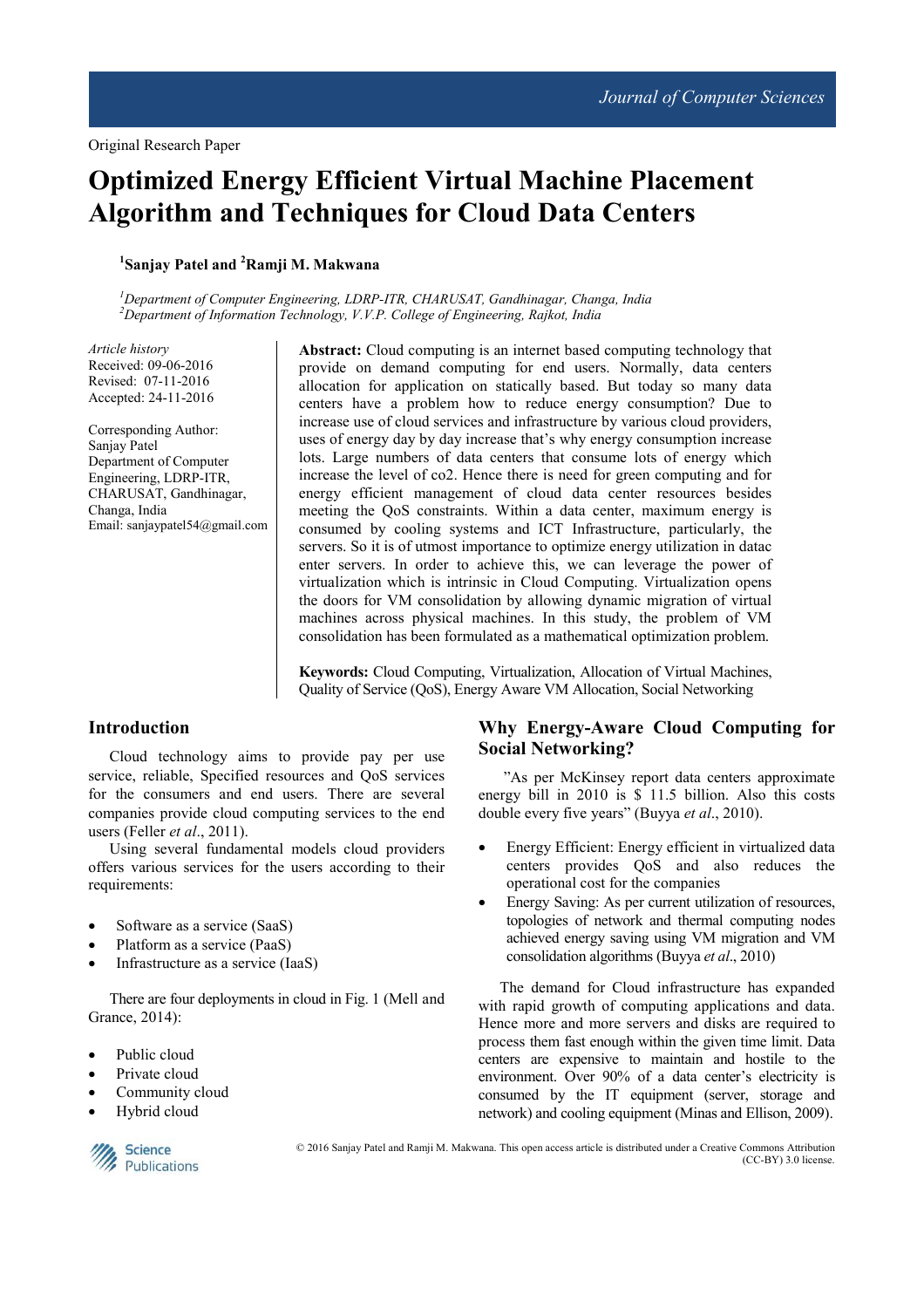

Fig. 1. Cloud computing architecture (Jing *et al*., 2013)



Fig. 2. VM Consolidation (Jing *et al*., 2013)

Substantial amount of electricity is needed to power and cool various servers in the data centers (Mell and Grance, 2014). The cloud providers have to make sure that profit margin is not intensely reduced due to high energy costs. The need for energy-efficient cloud computing arises due to (Qumranet Inc, 2014): Increased cost of ownership, Reduced Return on Investment, Increase in carbon footprint, Decreased reliability and availability of data center resources and, Pressure from the Govt. to reduce carbon footprint. This paves the way for Green Computing. Green computing, green IT or ICT Sustainability is the study and practice of environmentally sustainable computing or IT (Mell and Grance, 2014). San Murugesan notes that this can include "designing, manufacturing, using and disposing of computers, servers and associated subsystems-such as monitors, printers, storage devices and networking and communications systems efficiently and effectively with minimal or no impact on the environment" (Mell and Grance, 2014).

A number of challenges are being faced with respect to implementing energy efficient cloud computing. dynamic resource allocation, QoS- based Resource Selection and Provisioning, Optimization of Virtual Network Topologies, Autonomic Optimization of Thermal states and Cooling System Operation, Efficient Consolidation of VMs for Managing Heterogeneous Work- loads. Most of these problems can be addressed with the concept of VM consolidation which in Fig. 2. As per (Wei *et al*., 2009) VM consolidation can be defined as the process of gathering several Virtual Machines (VMs) into a single physical server. This is made possible due to the concept of virtualization which introduces an abstraction layer between an OS and hardware. Physical resources can be divided into a number of logical pieces called Virtual Machines (VMs). Each VM can house an individual OS there by giving the user a view of a dedicated physical resource and guaranteeing the performance and failure isolation among VMs sharing a single physical machine. This allows reducing the amount of hardware in use and improving the utilization of resources. Now energy consumption can be reduced by

These are (Mell and Grance, 2014): Energy aware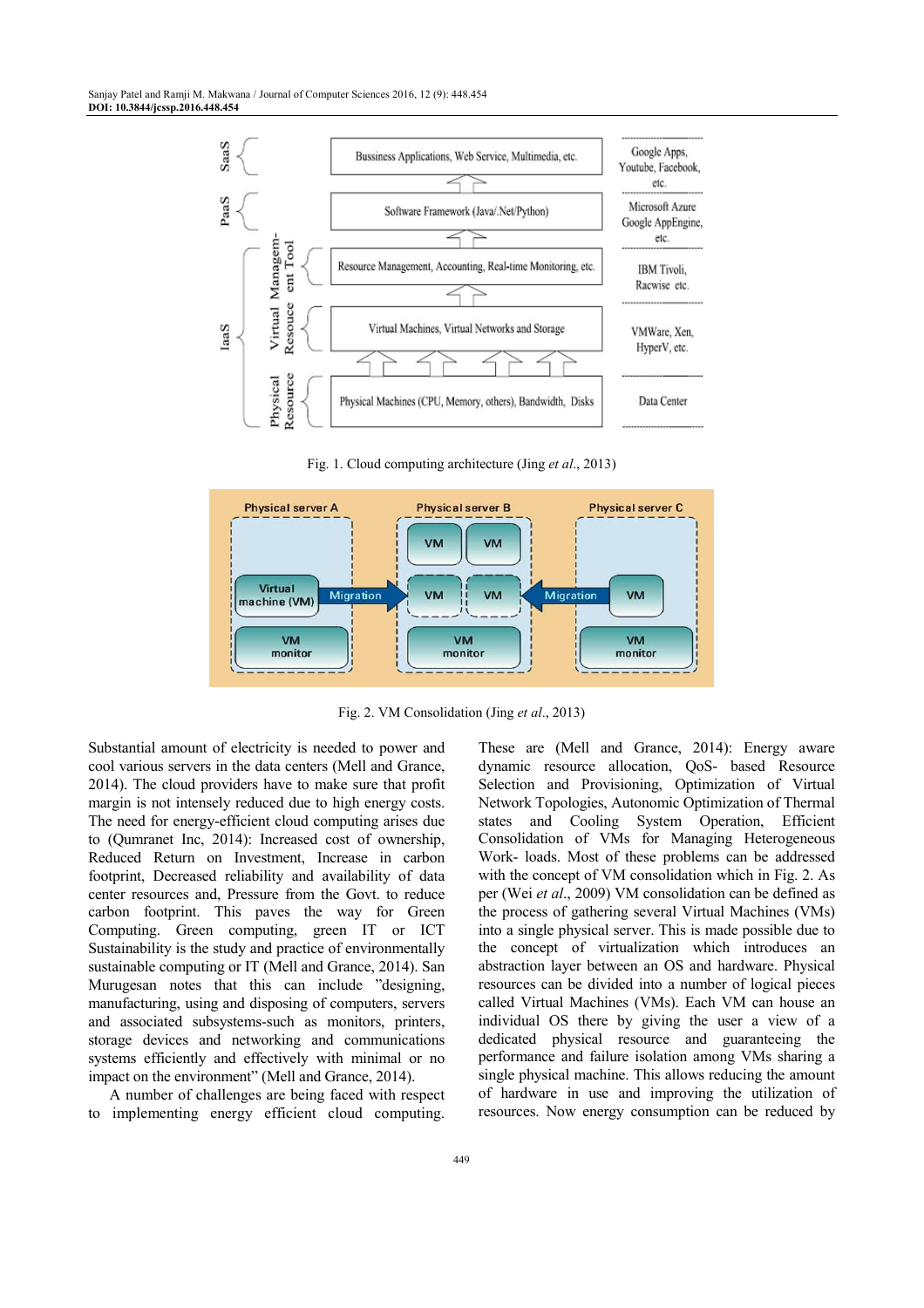turning off the unused hardware. VM consolidation can be either static or dynamic.

In this study, the problem of energy-efficient server utilization has been formulated as a mathematical optimization problem.

## **Related Work**

The main aim of this work is to implement and development of energy-aware resource allocation techniques and defines various policies for data centers. So, that data centers become more eco-friendly to drive scientific, commercial and technological advancement for future generations. There are basically four main entities involved (Buyya *et al*., 2010):

- Consumers
- Green resource allocator and providers
- Virtual machines
- Physical machines or node

#### *Sources of Power Consumption*

As per Intel Research Labs report (Minas and Ellison, 2009) physical server is main part of power consumed which includes various Processors, RAM and losses due to the power supply inefficiency in Fig. 3. As per data show in figure the Processors no longer dominates power consumption by a physical server. That's why techniques required continuous improvement of the processor power efficiency and application of power saving techniques that enable active low-power modes.

As per some report multi-core processors are much more efficient than conventional architectures. There are another reason to reduce the power consumed by CPU relatively to the whole system is adoption of multi-core architectures.

The problem of VM consolidation can be subdivided into four sub-problems (Buyya *et al*., 2010). These are shown in the Fig. 3. We will limit our discussion to VM placement strategies. Wei *et al*. (2009) have presented Dynamic consolidation with migration control.

We will limit our discussion to VM placement strategies. Wei *et al*. (2009) have presented Dynamic consolidation with migration control in Fig. 4.

Their aim is to ensure more stability for VMs with steady demands and that VMs with steady demand do not migrate. They have contributed an LP formulation and heuristics to control VM migration, which prioritize VMs with steady capacity.



Fig. 3. Sources of power consumption (Beloglazov et al., 2010)



Fig. 4. Subdivision of VM consolidation problem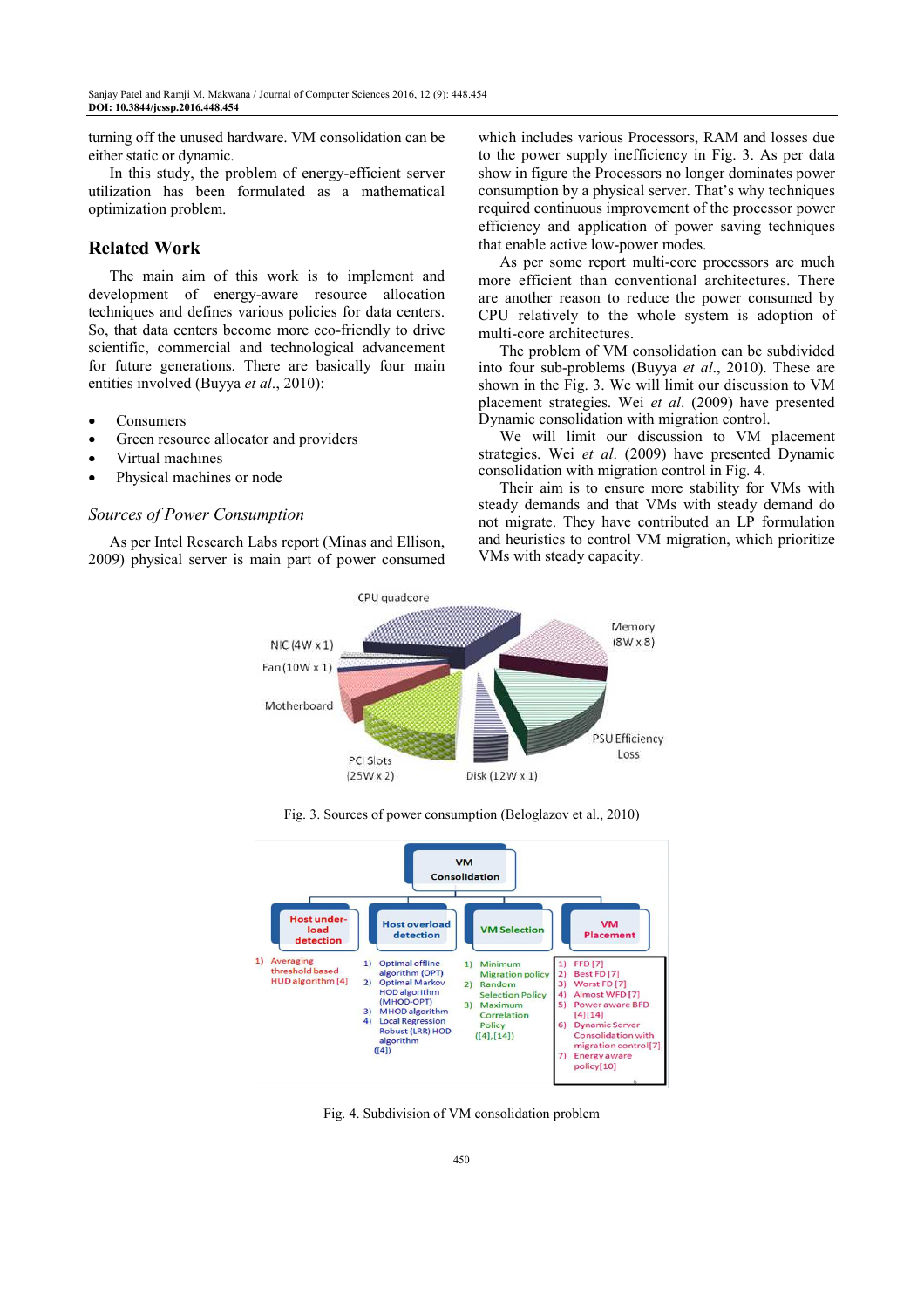Buyya *et al*., (2010; Beloglazov *et al*., 2010) has discussed the Power-aware BFD algorithm for VM placement which is a modification of the BFD algorithm. In this algorithm each VM is allocated to a host for which the increase in power consumption caused by the allocation is the smallest. Wu *et al*. (2011) have presented Energy aware management policy. They have proposed the usage of energy assessments to optimize VM placement for achieving energy efficiency. They have also formulated an optimization problem of managing IaaS providers in private Cloud scenarios while considering energy efficiency. Beloglazov *et al*. (2010) have formulated a multi- objective optimization problem for VM placement problem. Ghribi *et al*. (2013) have discussed capacity planning problems in the context of virtualized IT infrastructures and decision models for optimal allocation of virtual servers. The existing VM Placement policies discussed have the following disadvantages:

- The algorithms don't take into account the type of workloads at destination data center node. Combining different types of workloads can help improve the CPU utilization of a node
- Distance between the candidate node for migration and destination node can be considered as an important factor for choosing destination node, to consider communication cost. This too has not been considered in the algorithms studied so far

# **Energy Consumption in Computing Systems**

In world there are large number of researchers which are works for to develop techniques and methods for decrease of the energy consumption in physical data centres in Fig. 5 (Beloglazov *et al*., 2010) [12].

# **Virtualized Technology Vendors**

There are three types of virtualization technology solutions.

#### *Xen*

Xen hypervisor is one of the open source virtualization technology developed by the Xen community (Wei *et al*., 2009).

#### *VMware*

VMware offered VMware ESX Server and VMware ESXi enterprise level virtualization solutions (VMware Inc, 2015).

#### *KVM*

As a module or part of Linux kernel (Open Source) KVM provides virtualization platform (Qumranet Inc, 2014).

## **Virtualized Systems**

- VirtualPower: Coordinated power management
- Coordinated multi-level power management
- Resource allocation using virtual clusters
- pMapper: Migration and power cost aware application placement
- GreenCloud: SLA and energy-efficient based cloud resources management

# **Using the DVFS Green Energy-Efficient Scheduling Algorithm**

The system architecture shown in Fig. 6 consists of the Submit Job, the VMM, Scheduling Algorithm, Various Servers and Virtual Machines and the DVFS controller for power saving [12].

The following steps are there (Wu *et al*., 2011):

- Job submission: To submit job from users
- VM manager: To manage VMs as well as application
- Scheduling Algorithm: To schedule job
- DVFS controller: For power saving
- Servers and VMs: Includes physical machines and virtual machines

The main objective of this work is using green energy-efficient scheduling algorithm perform job scheduling for Cloud computing. To select various VMs for executing jobs is priority for job scheduling algorithms in Fig. 6 (Wu *et al*., 2011).

#### **Energy-Aware Model**

There are main three parts are there for energy-aware models (Ghribi *et al*., 2013):

- Energy-aware VM scheduler
- Energy consumption estimator
- Cloud iaas manager

#### **Algorithms**

There are main three types of algorithms are there in Fig. 7 (Ghribi *et al*., 2013):

- **Exact VM Allocation Algorithm**
- **Exact VM Migration Algorithm**
- Adapted Energy-aware Best Fit Algorithm

#### **Problem Formulation**

The problem of energy-efficient server utilization in cloud data centers can be formulated as an optimization problem. The objective would be to minimize the total number of powered-on servers in data center.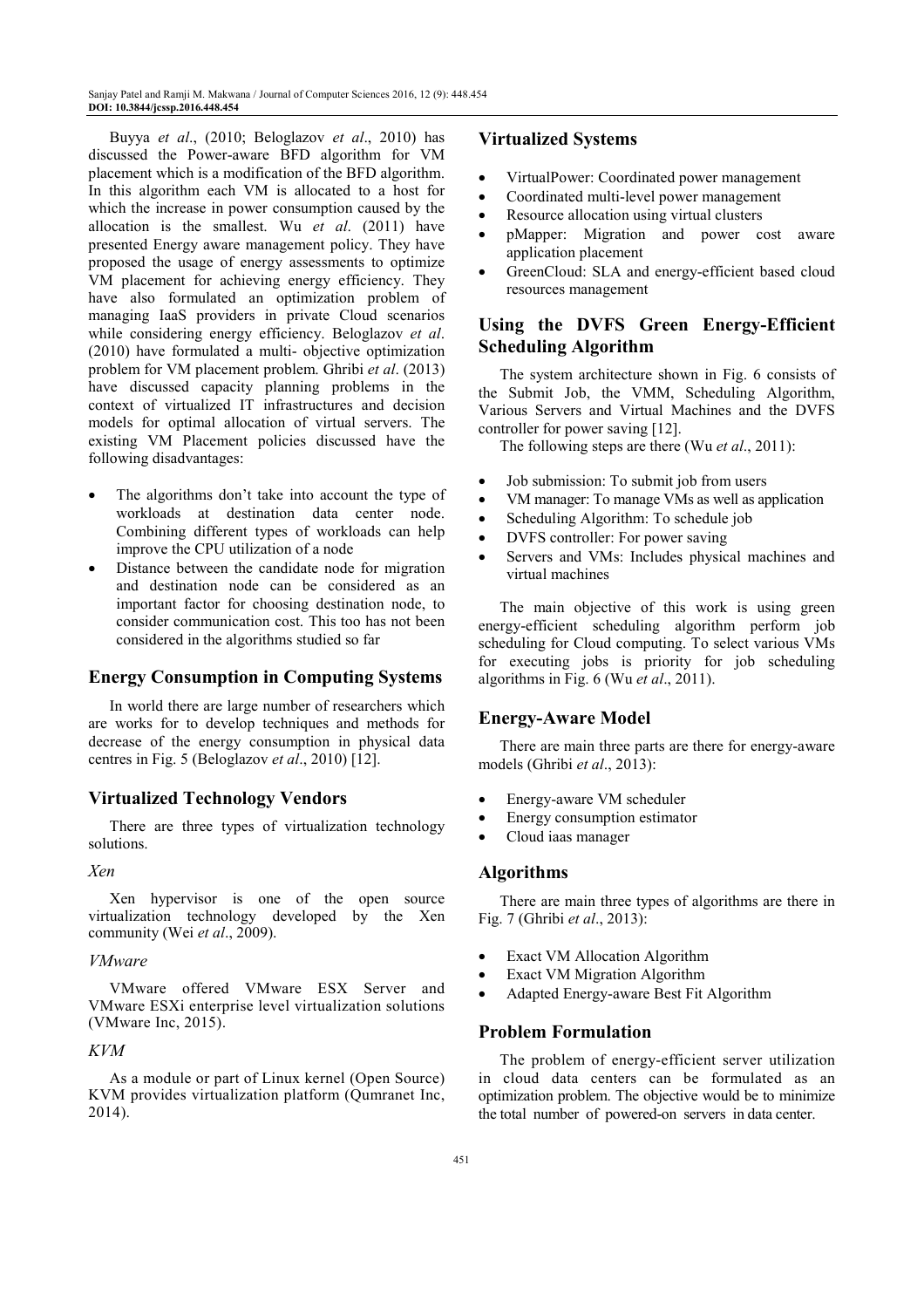Sanjay Patel and Ramji M. Makwana / Journal of Computer Sciences 2016, 12 (9): 448.454 **DOI: 10.3844/jcssp.2016.448.454** 



Fig. 5. Energy consumption in computing systems (Beloglazov *et al*., 2010)



Fig. 6. The system architecture using DVFS controller (Wu *et al*., 2011)



Fig. 7. Energy-aware model (Ghribi *et al*., 2013)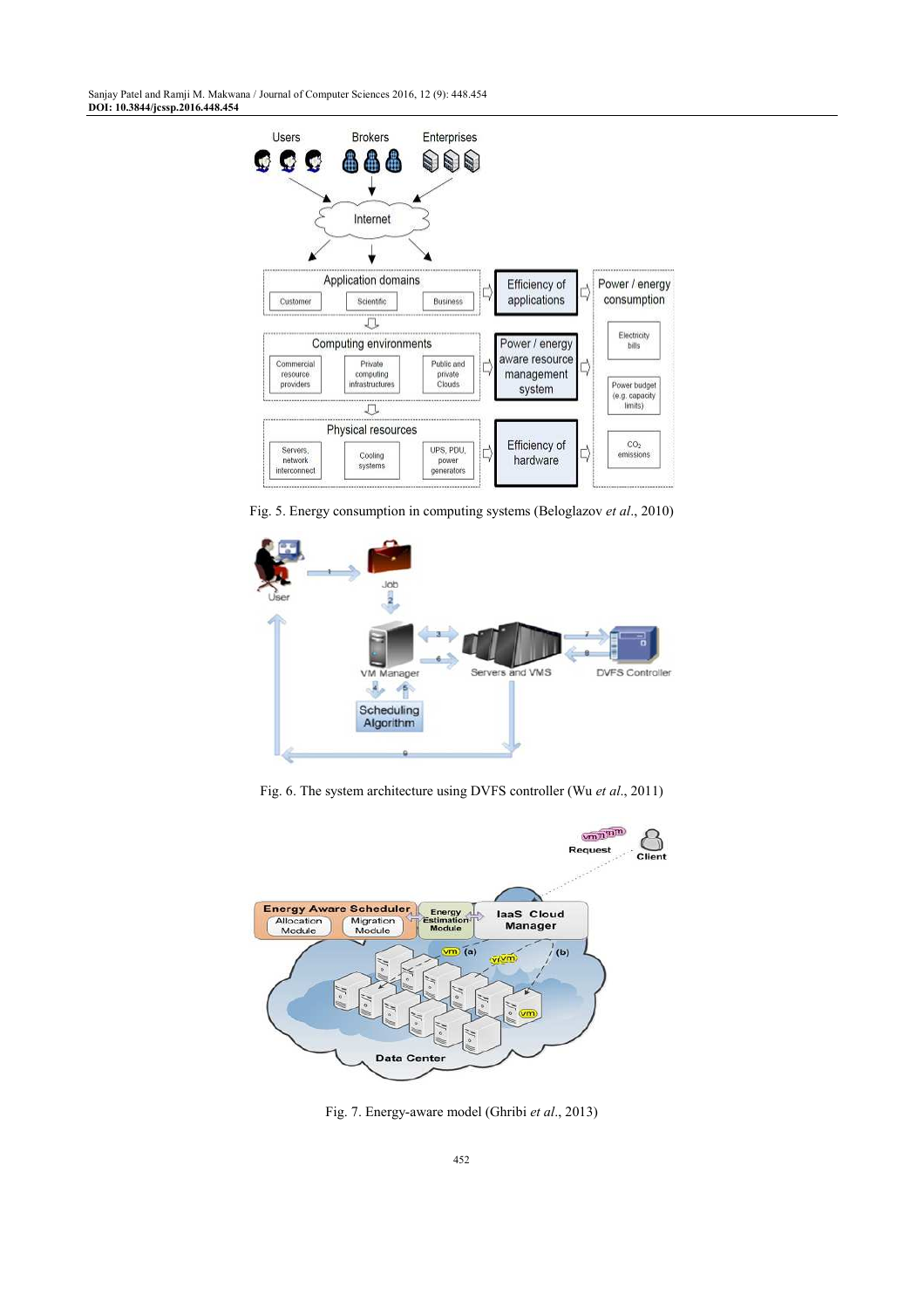Sanjay Patel and Ramji M. Makwana / Journal of Computer Sciences 2016, 12 (9): 448.454 **DOI: 10.3844/jcssp.2016.448.454** 

Table 1. Parameters

| Parameter                            | Description                                    |
|--------------------------------------|------------------------------------------------|
| n                                    | #VMs                                           |
| m                                    | $#Physical$ machines (PMs)                     |
|                                      | Set of all VMs                                 |
| $\overline{J}$                       | Set of all PMs                                 |
|                                      | CPU demand of VM I at time t                   |
| $R_{\overline{I}}^P_{\phantom{I}ii}$ | Lower bound on CPU utilization (to eliminate   |
|                                      | the idle power consumption)                    |
| $T^U_{i}$                            | upper bound on CPU utilization (to prevent     |
|                                      | SLA violation)                                 |
| $x_{ijt}$                            | A binary variable which indicates if VM $i$ is |
|                                      | assigned to server $j$ at time $t$             |
| $y_i$                                | the binary variable which indicates whether    |
|                                      | server <i>i</i> is in use or not.              |
| t                                    | Time is divided into discrete time steps       |
|                                      | indicated by $t = \{1, , \tau\}$               |
| M                                    | Maximum VM Migration Count (VMMC)              |

The constraints will ensure that at any time, the utilization of a server is within the predefined lower- and upper-threshold. This will prevent under-utilization and over-utilization of the data center servers.

This in turn ensures that the server resources are not wasted or overburdened (which will affect the longevity) and that energy consumption is minimal. The constraints will also put a limit on the number of times a particular VM can be migrated during a specified time interval. This will prevent thrashing. The formulation and the parameters in the Table 1:

Minimize 
$$
\sum_{j=1}^{m} y_i
$$
 (1)

Subject to:

$$
T_j^L y i \le \sum_{i=1}^n x_{iji} \times R_i^P \le T_j^U y i, \ \forall_j \in J
$$
 (2)

$$
x_{ijt} = 1, \ \forall t \in \tau \tag{3}
$$

$$
\sum_{i=2}^{r} |x_{iji} - x_{iji-1}| \le M, \quad \forall i \in I, \ \forall j \in J
$$
\n
$$
(4)
$$

 $x_{ii} \in \{0,1\}, \ \forall i \in I, \ \forall j \in J, \ \forall t \in \tau$  (5)

$$
y_j \in \{0,1\}, \ \forall j \in J \tag{6}
$$

As per Equation 1, our objective is to minimize the total number of servers presently running in the data center, subject to a number of constraints. First constraint Equation 2 is that, the total CPU utilization at a server should be within the pre-specified upper bound  $(T^{U}_{j})$  and lower bound  $(T^{L}_{j})$ . If not the server is either under loaded ( $T^L_{\ jy} > Pn_i = 1$   $x_{ijt}$  R<sup>P</sup><sub>it</sub>) or overloaded  $Pn_i =$ 

1  $x_{ijt}$   $\sum R^p_{it} > T^U_{jij}$ . The second constraint, Equation 3 says that at a particular time a particular VM can belong to exactly one server. The third constraint, Equation 4 puts a limit on the number of migrations of a particular VM. This is done by making sure that the total number of migrations of a VM in time duration does not exceed M. The expression  $x_{ijt}$   $x_{ijt-1}$  gives the count of the number of migrations of VM  $\hat{V}M_{ij}$  in time duration. Constraint Equation 5 and 6 define the scope of variable  $x_{ijt}$  and  $y_j$ .

## **Conclusion**

Cloud computing technology is expected to grow and provide large services and computational power to end users. In this context energy efficiency is more important for virtualized data centers. Due to more energy consumption operating cost higher and co2 emission to the environment. From this paper identify all existing algorithms for energy aware and efficiency. Also find out research objective and scope in the field of energyaware virtualized data centers. In particular Literature survey presented in details all existing paper review, analysis of methods and comparative study between existing algorithms and techniques. Using literature survey to identify research gaps, open challenges and clearly determine the research direction. It can be concluded that energy efficient management of cloud data centers is indeed important and hence suitable techniques are required for energy efficient VM allocation. Virtualization is a very powerful technology which enables to address this concern using VM consolidation. In future we plan to propose an algorithm for VM consolidation to as per the formulation presented here.

# **Acknowledgement**

The authors would like to thank the management of LDRP Institute of Technology and Research, Gandhinagar, India and the management of CSPIT, Charotar University of Science and Technology, Changa, India for providing necessary requirements in carrying out the research work. Special thank goes to Dr. Amit Ganatra, Dean, Charusat, Dr. Rajkumar Buyya, Director, CLOUDS Laboratory, Dr. Anton Beloglazov, Researcher, Google, Dr. S. Rama Mohan, IITRAM and Dr. D.G. Thakore, BVM, India for their able guidance and motivation. We are also thankful to Ms. Nimisha Thacker, LDRP Institute of Technology and Research, Gandhinagar, India for providing valuable inputs during this research work. We would also like to thank the anonymous reviewers and the editors.

## **Author's Contributions**

**Sanjay Patel:** All experiments, Data Analysis, Algorithms.